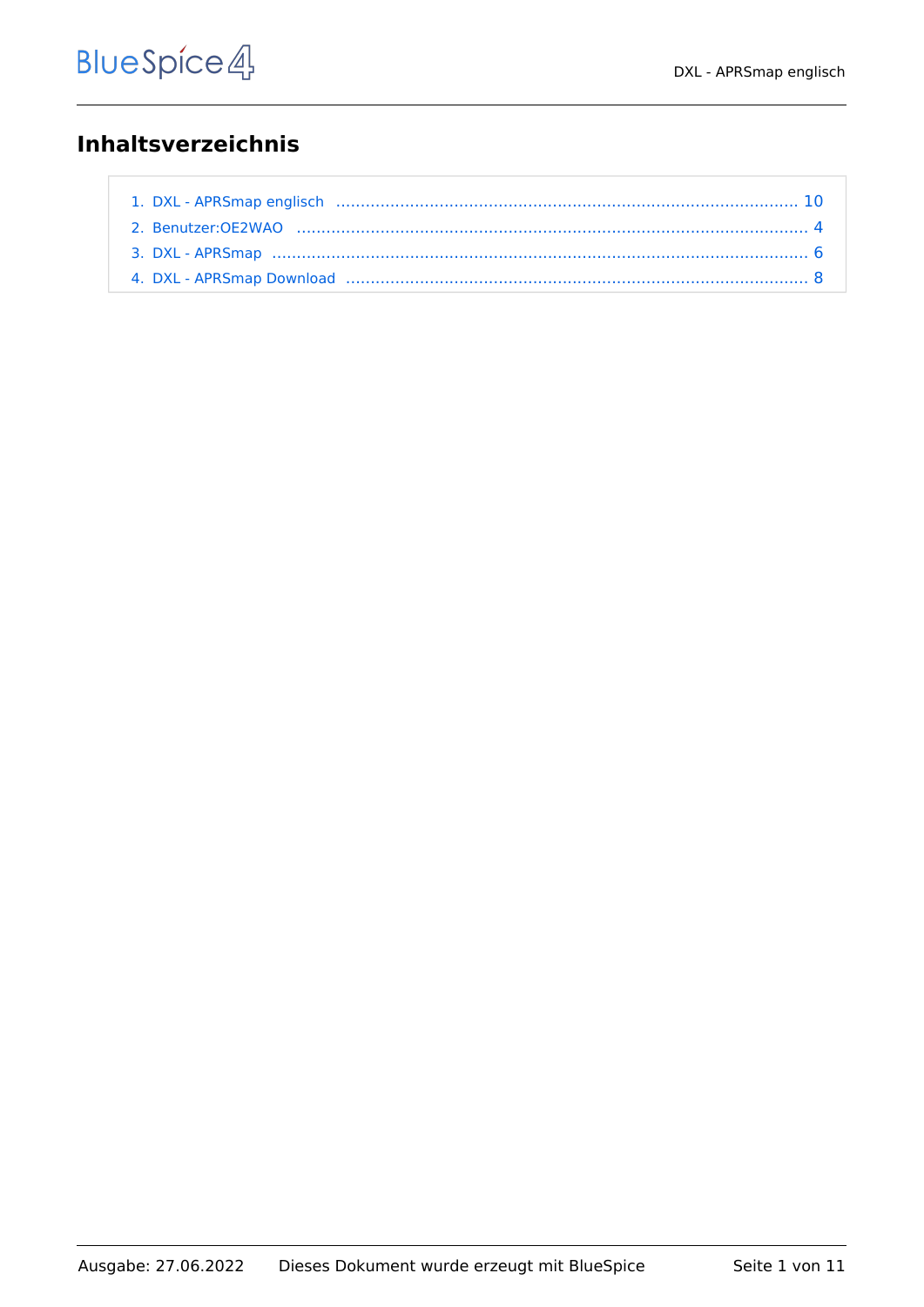# **DXL - APRSmap englisch**

[Versionsgeschichte interaktiv durchsuchen](https://wiki.oevsv.at) [VisuellWikitext](https://wiki.oevsv.at)

## **[Version vom 30. Juni 2015, 09:04 Uhr](#page-9-0) ([Qu](#page-9-0) [elltext anzeigen\)](#page-9-0)**

[OE2WAO](#page-3-0) ([Diskussion](https://wiki.oevsv.at/w/index.php?title=Benutzer_Diskussion:OE2WAO&action=view) | [Beiträge](https://wiki.oevsv.at/wiki/Spezial:Beitr%C3%A4ge/OE2WAO)) [← Zum vorherigen Versionsunterschied](#page-9-0)

## **[Version vom 16. August 2015, 12:09 Uhr](#page-9-0) ([Quelltext anzeigen](#page-9-0))**

[OE2WAO](#page-3-0) [\(Diskussion](https://wiki.oevsv.at/w/index.php?title=Benutzer_Diskussion:OE2WAO&action=view) | [Beiträge\)](https://wiki.oevsv.at/wiki/Spezial:Beitr%C3%A4ge/OE2WAO) K (→Features)

|  | Zum nächsten Versionsunterschied → |  |
|--|------------------------------------|--|
|  |                                    |  |

| Zeile 11:                                                                     | Zeile 11:                                                              |
|-------------------------------------------------------------------------------|------------------------------------------------------------------------|
| $==$ Features $==$                                                            | $==$ Features $==$                                                     |
| * OpenSource and already compiled for                                         | * OpenSource and already compiled for                                  |
| windows and linux                                                             | windows and linux                                                      |
| * 100% <b>ige</b> compliance with the current<br>APRS protocol specifications | *100% compliance with the current APRS<br>┿<br>protocol specifications |
| * No installation required, just copy and                                     | * No installation required, just copy and                              |
| start                                                                         | start                                                                  |
| * No unnecessary menus, focus is on the                                       | * No unnecessary menus, focus is on the                                |
| representation                                                                | representation                                                         |

## Version vom 16. August 2015, 12:09 Uhr

Für die deutsche Version dieses Projekts [>>hier klicken<<](#page-5-0)

APRSmap is a new APRS client software by OE5DXL, which is based on the [OSM](http://www.osm.org) map source. It allows a lot of features in only one program by a good usability. NO installation is required, just put it on a disk an start it!

#### [Datei:aprsmap.png](https://wiki.oevsv.at/w/index.php?title=Spezial:Hochladen&wpDestFile=aprsmap.png)

A lot of documentation work has to be done soon !!

- OpenSource and already compiled for windows and linux
- 100% compliance with the current APRS protocol specifications
- No installation required, just copy and start
- No unnecessary menus, focus is on the representation
- IP-based, out-of-the-box network-ready in HAMNET and Internet
- Operation via shortcuts
- Local serial connection (TNC) possible operating as an RF IGATE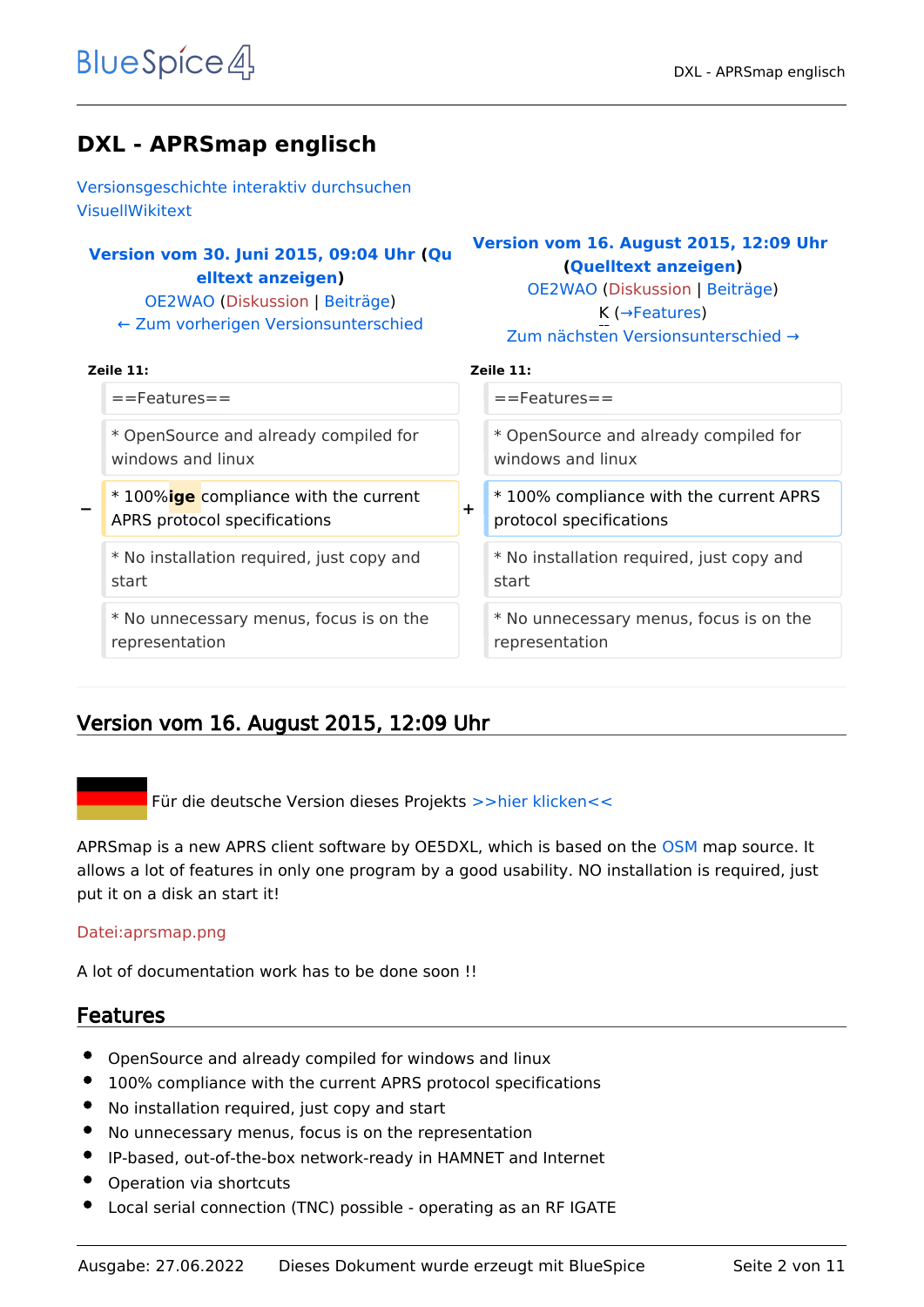- $\bullet$ Several MapSources can be used. By default, this is OSM - OpenStreetMap
- Downloading map source on demand
- Track filter for delayed / late / repeated packets "f"
- Radio propagation calculation (since v0.36) "R"
- Animation of tracks with timeline "a"
- Animation of the temperature distribution "w"
- Messaging

## **Shortcuts**

```
 : delete markers
@ reset <On Next Click> to menu mode
A Animate
B or <Backspace> go back in position history
C Center (to last clicked Pixel)
E toggle Errors only/All for stepping along a track with <>
F Junk Filter toggle on/off
H Heard (click symbol or text of igate before)
I Internal Status Listing
L toggle labels on/off
M toggle dimm not moving since 10min
O toggle Objects/Items on/off
Q Quit Program
R toggle Radio tracks on/off
S Screenshot ppm/bpm
V make Video map.y4m uncompressed in YUV4MPEG2 format
W toggle Wx temperature map (use topo or no map)
X set Marker 1 to clicked position
Y set Marker 2 and Line to Marker 1
/ zoom to Marker 1-2 Square
~ change track colour
+ Zoom in
- Zoom out
. zoom to track and show only this (clicked before)
= same as but with radio tracks
0 show all (and radio tracks off)
1,2,3,4 Zoom/Pan to stored Views
7 use osm map
9 use osm topo map
ESC close menus
Cursor up/down/left/right move map, same as click near margin
SHIFT with up/down/left/right/[zoom+]/[zoom-] in smaller steps
DEL delete selected
```
## [Download](#page-7-0)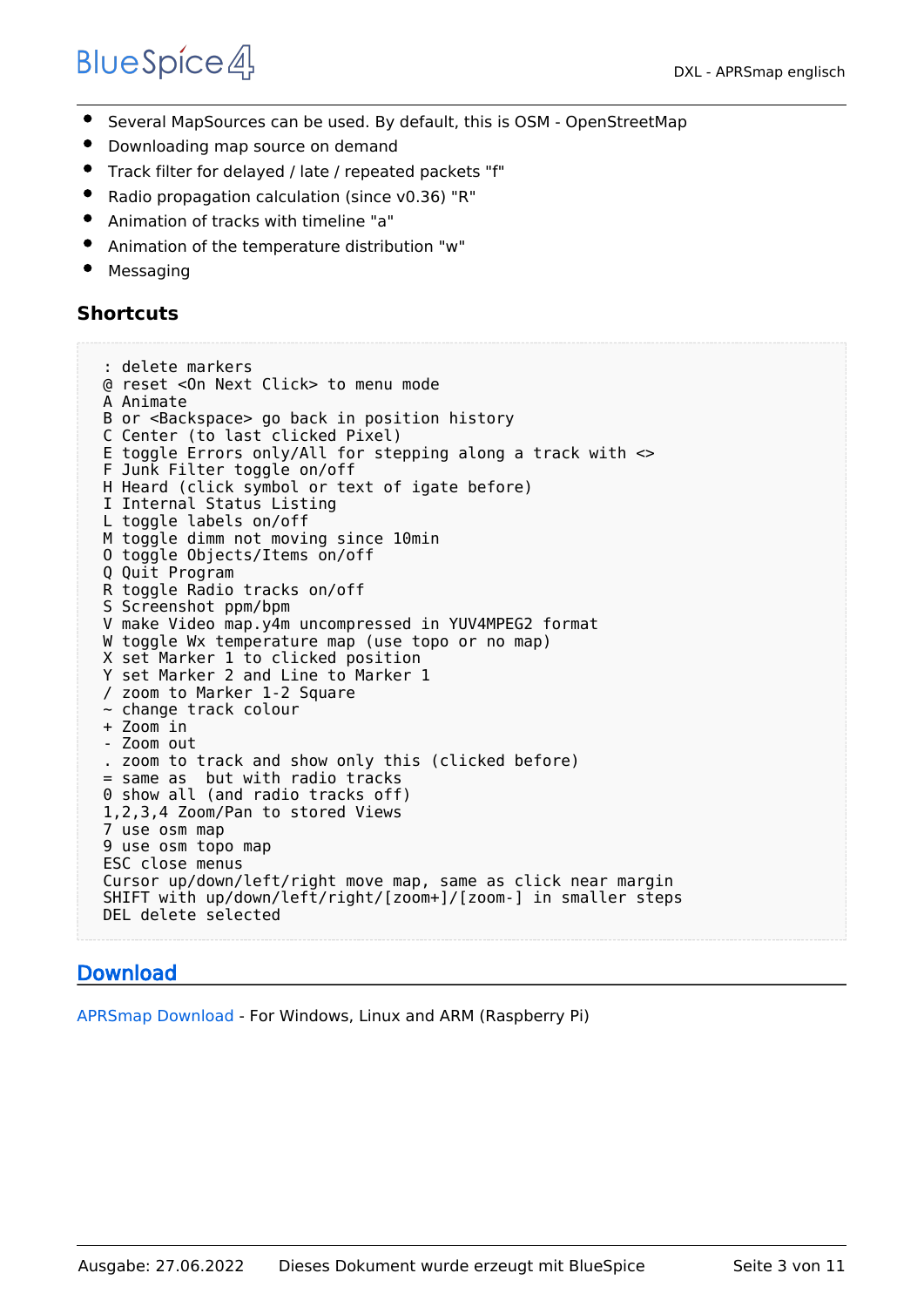<span id="page-3-0"></span>[Versionsgeschichte interaktiv durchsuchen](https://wiki.oevsv.at) [VisuellWikitext](https://wiki.oevsv.at)

## **[Version vom 30. Juni 2015, 09:04 Uhr](#page-9-0) ([Qu](#page-9-0) [elltext anzeigen\)](#page-9-0)**

[OE2WAO](#page-3-0) ([Diskussion](https://wiki.oevsv.at/w/index.php?title=Benutzer_Diskussion:OE2WAO&action=view) | [Beiträge](https://wiki.oevsv.at/wiki/Spezial:Beitr%C3%A4ge/OE2WAO)) [← Zum vorherigen Versionsunterschied](#page-9-0)

## **[Version vom 16. August 2015, 12:09 Uhr](#page-9-0) ([Quelltext anzeigen](#page-9-0))**

[OE2WAO](#page-3-0) [\(Diskussion](https://wiki.oevsv.at/w/index.php?title=Benutzer_Diskussion:OE2WAO&action=view) | [Beiträge\)](https://wiki.oevsv.at/wiki/Spezial:Beitr%C3%A4ge/OE2WAO) K (→Features) [Zum nächsten Versionsunterschied →](#page-9-0)

| Zeile 11:                                                                     |        | Zeile 11:                                                         |
|-------------------------------------------------------------------------------|--------|-------------------------------------------------------------------|
| $==$ Features $==$                                                            |        | $=$ Features $=$                                                  |
| * OpenSource and already compiled for<br>windows and linux                    |        | * OpenSource and already compiled for<br>windows and linux        |
| * 100% <b>ige</b> compliance with the current<br>APRS protocol specifications | $\div$ | *100% compliance with the current APRS<br>protocol specifications |
| * No installation required, just copy and<br>start                            |        | * No installation required, just copy and<br>start                |
| * No unnecessary menus, focus is on the<br>representation                     |        | * No unnecessary menus, focus is on the<br>representation         |

## Version vom 16. August 2015, 12:09 Uhr

Für die deutsche Version dieses Projekts [>>hier klicken<<](#page-5-0)

APRSmap is a new APRS client software by OE5DXL, which is based on the [OSM](http://www.osm.org) map source. It allows a lot of features in only one program by a good usability. NO installation is required, just put it on a disk an start it!

#### [Datei:aprsmap.png](https://wiki.oevsv.at/w/index.php?title=Spezial:Hochladen&wpDestFile=aprsmap.png)

A lot of documentation work has to be done soon !!

- OpenSource and already compiled for windows and linux
- 100% compliance with the current APRS protocol specifications
- No installation required, just copy and start
- No unnecessary menus, focus is on the representation
- IP-based, out-of-the-box network-ready in HAMNET and Internet
- Operation via shortcuts
- Local serial connection (TNC) possible operating as an RF IGATE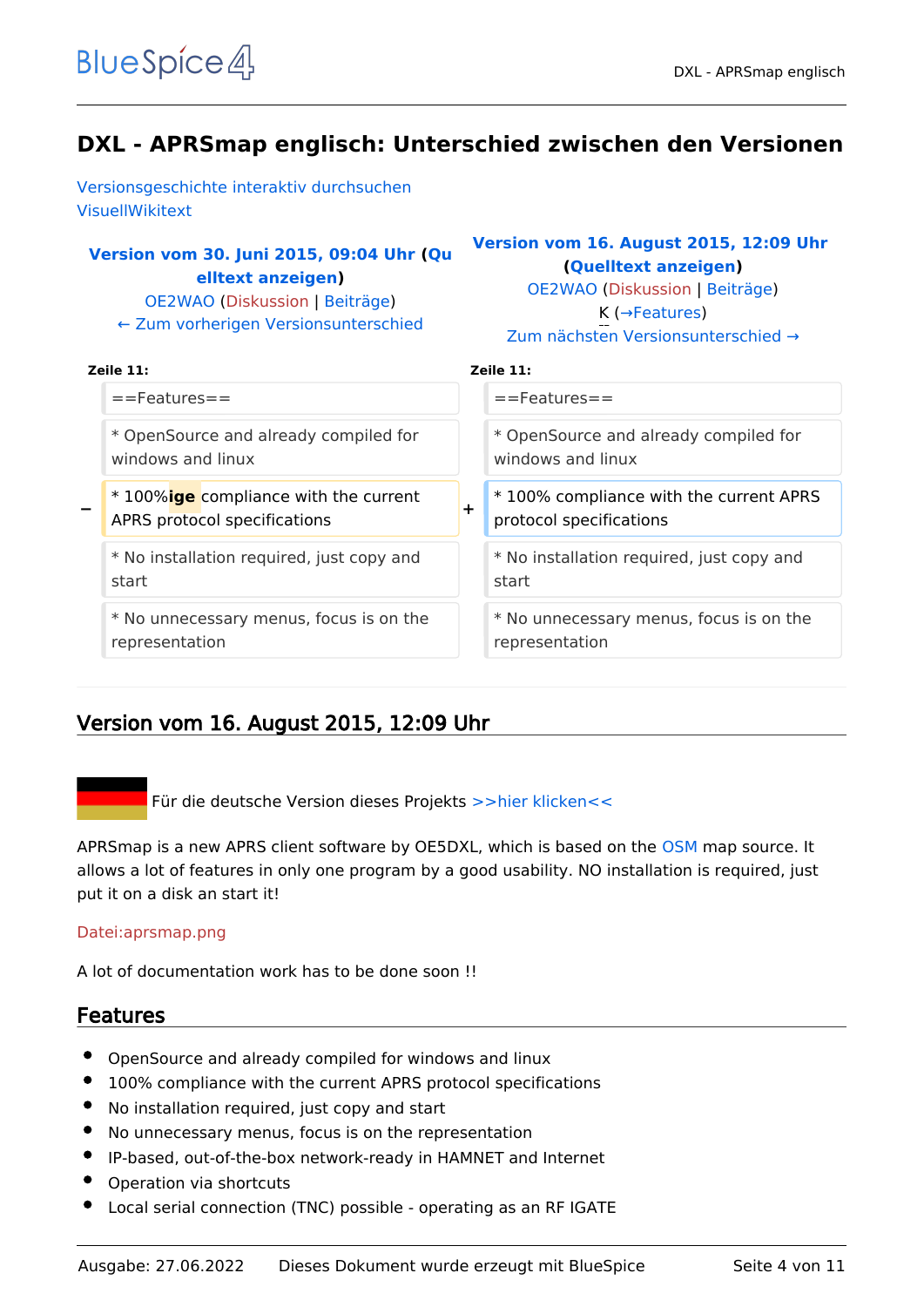- $\bullet$ Several MapSources can be used. By default, this is OSM - OpenStreetMap
- Downloading map source on demand
- Track filter for delayed / late / repeated packets "f"
- Radio propagation calculation (since v0.36) "R"
- Animation of tracks with timeline "a"
- Animation of the temperature distribution "w"
- Messaging

## **Shortcuts**

```
 : delete markers
@ reset <On Next Click> to menu mode
A Animate
B or <Backspace> go back in position history
C Center (to last clicked Pixel)
E toggle Errors only/All for stepping along a track with <>
F Junk Filter toggle on/off
H Heard (click symbol or text of igate before)
I Internal Status Listing
L toggle labels on/off
M toggle dimm not moving since 10min
O toggle Objects/Items on/off
Q Quit Program
R toggle Radio tracks on/off
S Screenshot ppm/bpm
V make Video map.y4m uncompressed in YUV4MPEG2 format
W toggle Wx temperature map (use topo or no map)
X set Marker 1 to clicked position
Y set Marker 2 and Line to Marker 1
/ zoom to Marker 1-2 Square
~ change track colour
+ Zoom in
- Zoom out
. zoom to track and show only this (clicked before)
= same as but with radio tracks
0 show all (and radio tracks off)
1,2,3,4 Zoom/Pan to stored Views
7 use osm map
9 use osm topo map
ESC close menus
Cursor up/down/left/right move map, same as click near margin
SHIFT with up/down/left/right/[zoom+]/[zoom-] in smaller steps
DEL delete selected
```
## [Download](#page-7-0)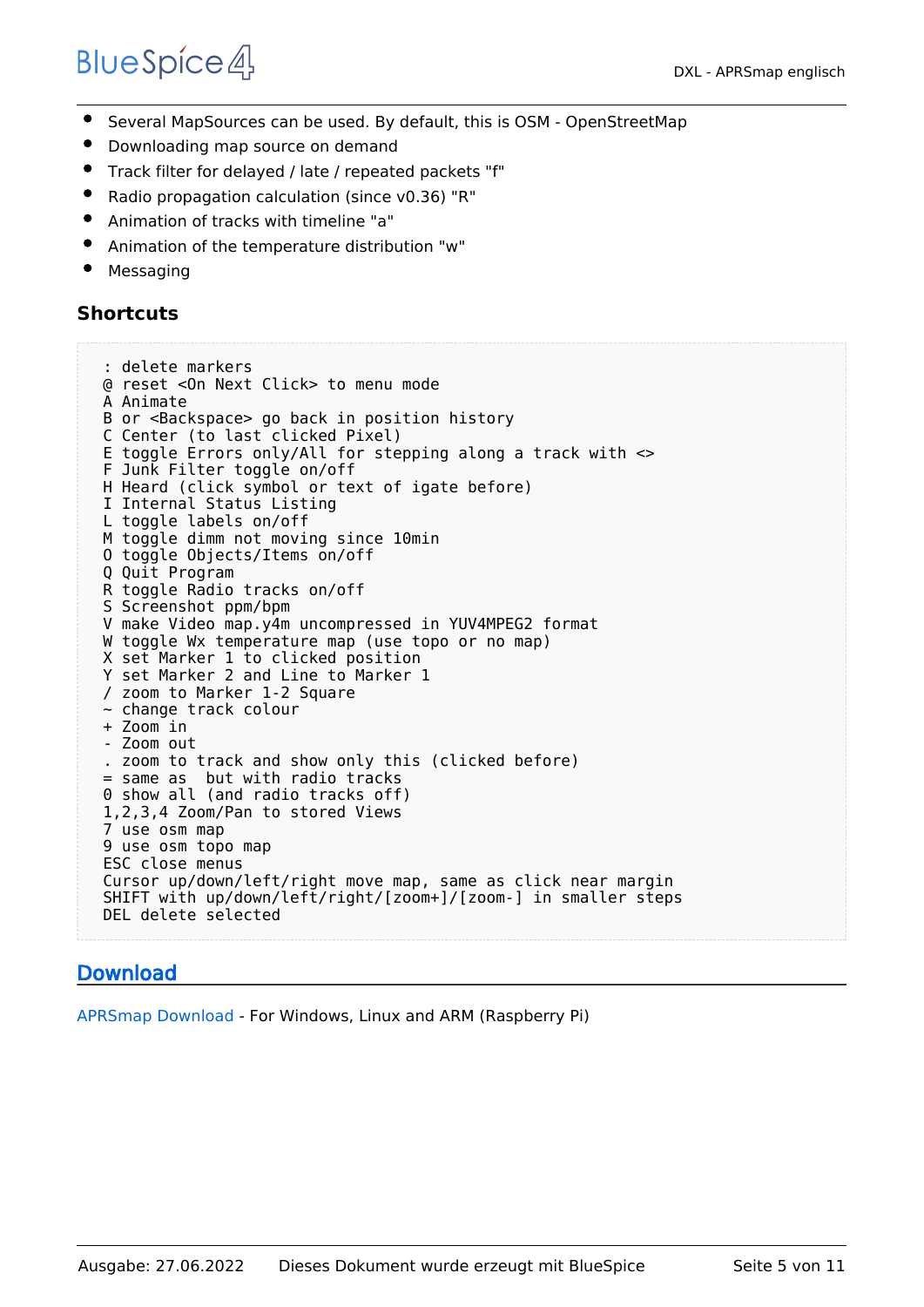<span id="page-5-0"></span>[Versionsgeschichte interaktiv durchsuchen](https://wiki.oevsv.at) [VisuellWikitext](https://wiki.oevsv.at)

## **[Version vom 30. Juni 2015, 09:04 Uhr](#page-9-0) ([Qu](#page-9-0) [elltext anzeigen\)](#page-9-0)**

[OE2WAO](#page-3-0) ([Diskussion](https://wiki.oevsv.at/w/index.php?title=Benutzer_Diskussion:OE2WAO&action=view) | [Beiträge](https://wiki.oevsv.at/wiki/Spezial:Beitr%C3%A4ge/OE2WAO)) [← Zum vorherigen Versionsunterschied](#page-9-0)

## **[Version vom 16. August 2015, 12:09 Uhr](#page-9-0) ([Quelltext anzeigen](#page-9-0))**

[OE2WAO](#page-3-0) [\(Diskussion](https://wiki.oevsv.at/w/index.php?title=Benutzer_Diskussion:OE2WAO&action=view) | [Beiträge\)](https://wiki.oevsv.at/wiki/Spezial:Beitr%C3%A4ge/OE2WAO) K (→Features) [Zum nächsten Versionsunterschied →](#page-9-0)

| eile 11. |  |
|----------|--|

| Zeile 11:                                                                   |
|-----------------------------------------------------------------------------|
| $=$ Features $=$                                                            |
| * OpenSource and already compiled for<br>windows and linux                  |
| *100% compliance with the current APRS<br>$\div$<br>protocol specifications |
| * No installation required, just copy and<br>start                          |
| * No unnecessary menus, focus is on the<br>representation                   |
|                                                                             |

## Version vom 16. August 2015, 12:09 Uhr

Für die deutsche Version dieses Projekts [>>hier klicken<<](#page-5-0)

APRSmap is a new APRS client software by OE5DXL, which is based on the [OSM](http://www.osm.org) map source. It allows a lot of features in only one program by a good usability. NO installation is required, just put it on a disk an start it!

#### [Datei:aprsmap.png](https://wiki.oevsv.at/w/index.php?title=Spezial:Hochladen&wpDestFile=aprsmap.png)

A lot of documentation work has to be done soon !!

- OpenSource and already compiled for windows and linux
- 100% compliance with the current APRS protocol specifications
- No installation required, just copy and start
- No unnecessary menus, focus is on the representation
- IP-based, out-of-the-box network-ready in HAMNET and Internet
- Operation via shortcuts
- Local serial connection (TNC) possible operating as an RF IGATE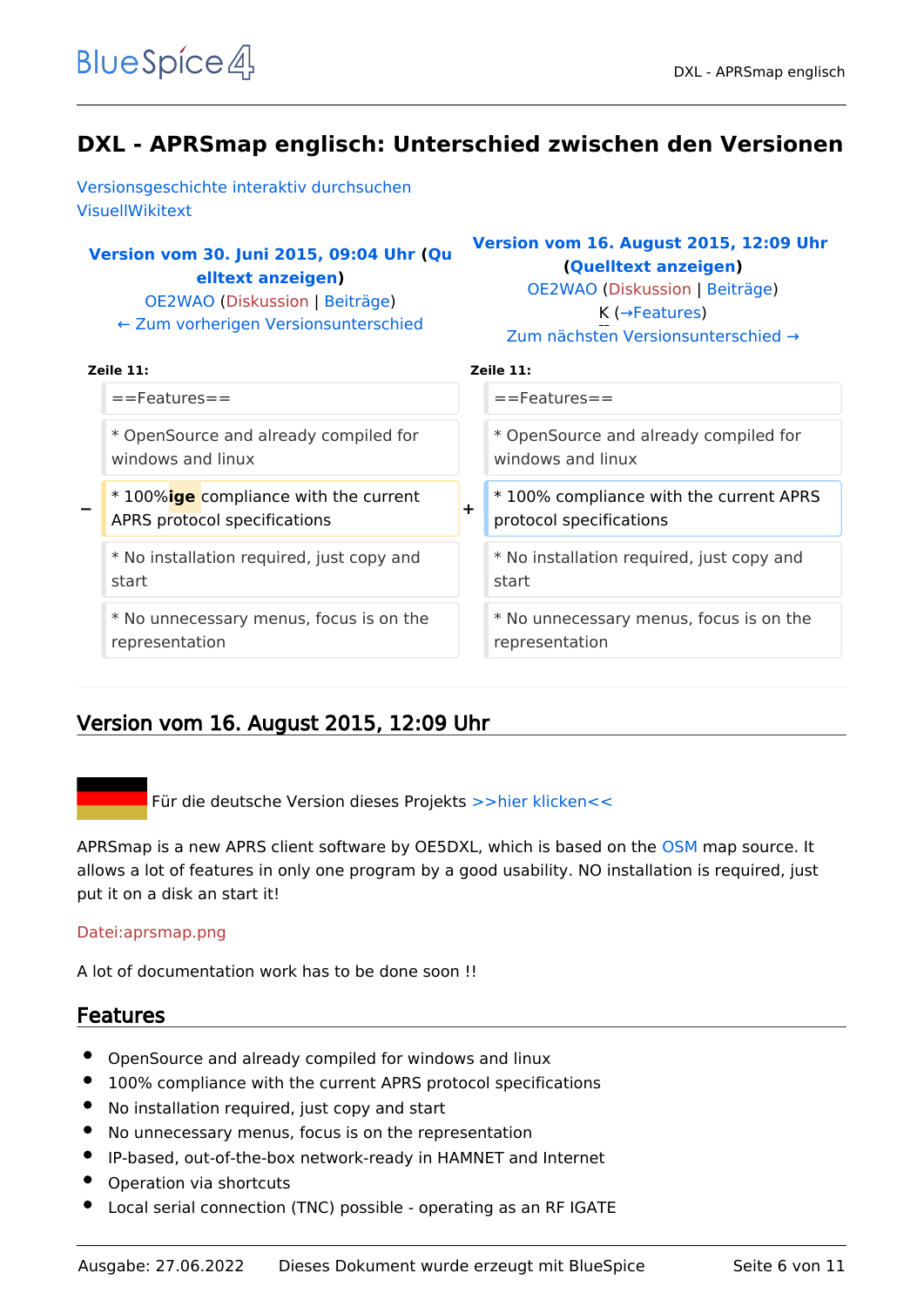- $\bullet$ Several MapSources can be used. By default, this is OSM - OpenStreetMap
- Downloading map source on demand
- Track filter for delayed / late / repeated packets "f"
- Radio propagation calculation (since v0.36) "R"
- Animation of tracks with timeline "a"
- Animation of the temperature distribution "w"
- Messaging

## **Shortcuts**

```
 : delete markers
@ reset <On Next Click> to menu mode
A Animate
B or <Backspace> go back in position history
C Center (to last clicked Pixel)
E toggle Errors only/All for stepping along a track with <>
F Junk Filter toggle on/off
H Heard (click symbol or text of igate before)
I Internal Status Listing
L toggle labels on/off
M toggle dimm not moving since 10min
O toggle Objects/Items on/off
Q Quit Program
R toggle Radio tracks on/off
S Screenshot ppm/bpm
V make Video map.y4m uncompressed in YUV4MPEG2 format
W toggle Wx temperature map (use topo or no map)
X set Marker 1 to clicked position
Y set Marker 2 and Line to Marker 1
/ zoom to Marker 1-2 Square
~ change track colour
+ Zoom in
- Zoom out
. zoom to track and show only this (clicked before)
= same as but with radio tracks
0 show all (and radio tracks off)
1,2,3,4 Zoom/Pan to stored Views
7 use osm map
9 use osm topo map
ESC close menus
Cursor up/down/left/right move map, same as click near margin
SHIFT with up/down/left/right/[zoom+]/[zoom-] in smaller steps
DEL delete selected
```
## [Download](#page-7-0)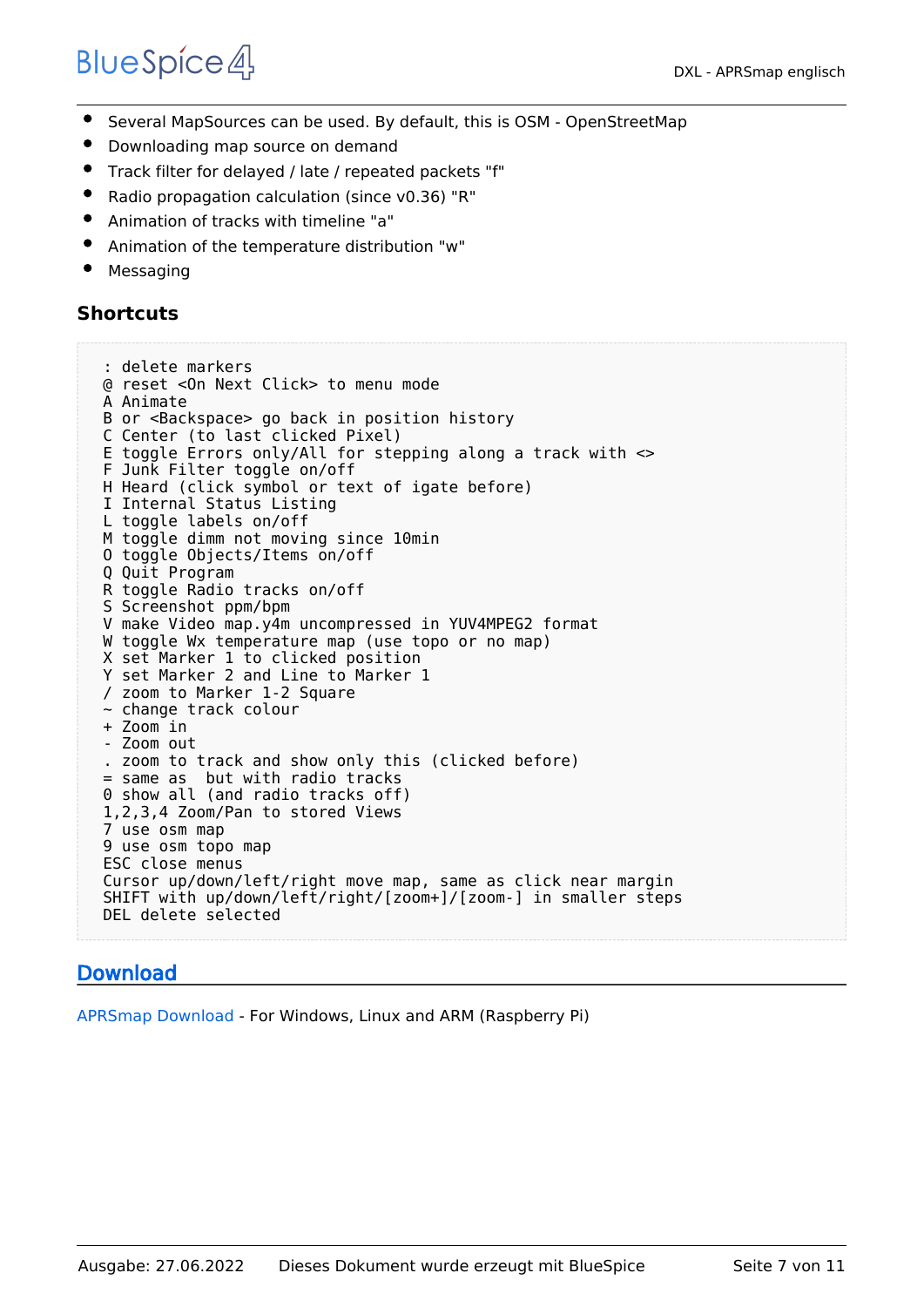<span id="page-7-0"></span>[Versionsgeschichte interaktiv durchsuchen](https://wiki.oevsv.at) [VisuellWikitext](https://wiki.oevsv.at)

## **[Version vom 30. Juni 2015, 09:04 Uhr](#page-9-0) ([Qu](#page-9-0) [elltext anzeigen\)](#page-9-0)**

[OE2WAO](#page-3-0) ([Diskussion](https://wiki.oevsv.at/w/index.php?title=Benutzer_Diskussion:OE2WAO&action=view) | [Beiträge](https://wiki.oevsv.at/wiki/Spezial:Beitr%C3%A4ge/OE2WAO)) [← Zum vorherigen Versionsunterschied](#page-9-0)

## **[Version vom 16. August 2015, 12:09 Uhr](#page-9-0) ([Quelltext anzeigen](#page-9-0))**

[OE2WAO](#page-3-0) [\(Diskussion](https://wiki.oevsv.at/w/index.php?title=Benutzer_Diskussion:OE2WAO&action=view) | [Beiträge\)](https://wiki.oevsv.at/wiki/Spezial:Beitr%C3%A4ge/OE2WAO) K (→Features) [Zum nächsten Versionsunterschied →](#page-9-0)

| Zeile $11:$                                                           | Zeile 11:                                                              |
|-----------------------------------------------------------------------|------------------------------------------------------------------------|
| $==$ Features $==$                                                    | $==$ Features $==$                                                     |
| * OpenSource and already compiled for                                 | * OpenSource and already compiled for                                  |
| windows and linux                                                     | windows and linux                                                      |
| * 100%ige compliance with the current<br>APRS protocol specifications | *100% compliance with the current APRS<br>÷<br>protocol specifications |
| * No installation required, just copy and                             | * No installation required, just copy and                              |
| start                                                                 | start                                                                  |
| * No unnecessary menus, focus is on the                               | * No unnecessary menus, focus is on the                                |
| representation                                                        | representation                                                         |

## Version vom 16. August 2015, 12:09 Uhr

Für die deutsche Version dieses Projekts [>>hier klicken<<](#page-5-0)

APRSmap is a new APRS client software by OE5DXL, which is based on the [OSM](http://www.osm.org) map source. It allows a lot of features in only one program by a good usability. NO installation is required, just put it on a disk an start it!

#### [Datei:aprsmap.png](https://wiki.oevsv.at/w/index.php?title=Spezial:Hochladen&wpDestFile=aprsmap.png)

A lot of documentation work has to be done soon !!

- OpenSource and already compiled for windows and linux
- 100% compliance with the current APRS protocol specifications
- No installation required, just copy and start
- No unnecessary menus, focus is on the representation
- IP-based, out-of-the-box network-ready in HAMNET and Internet
- Operation via shortcuts
- Local serial connection (TNC) possible operating as an RF IGATE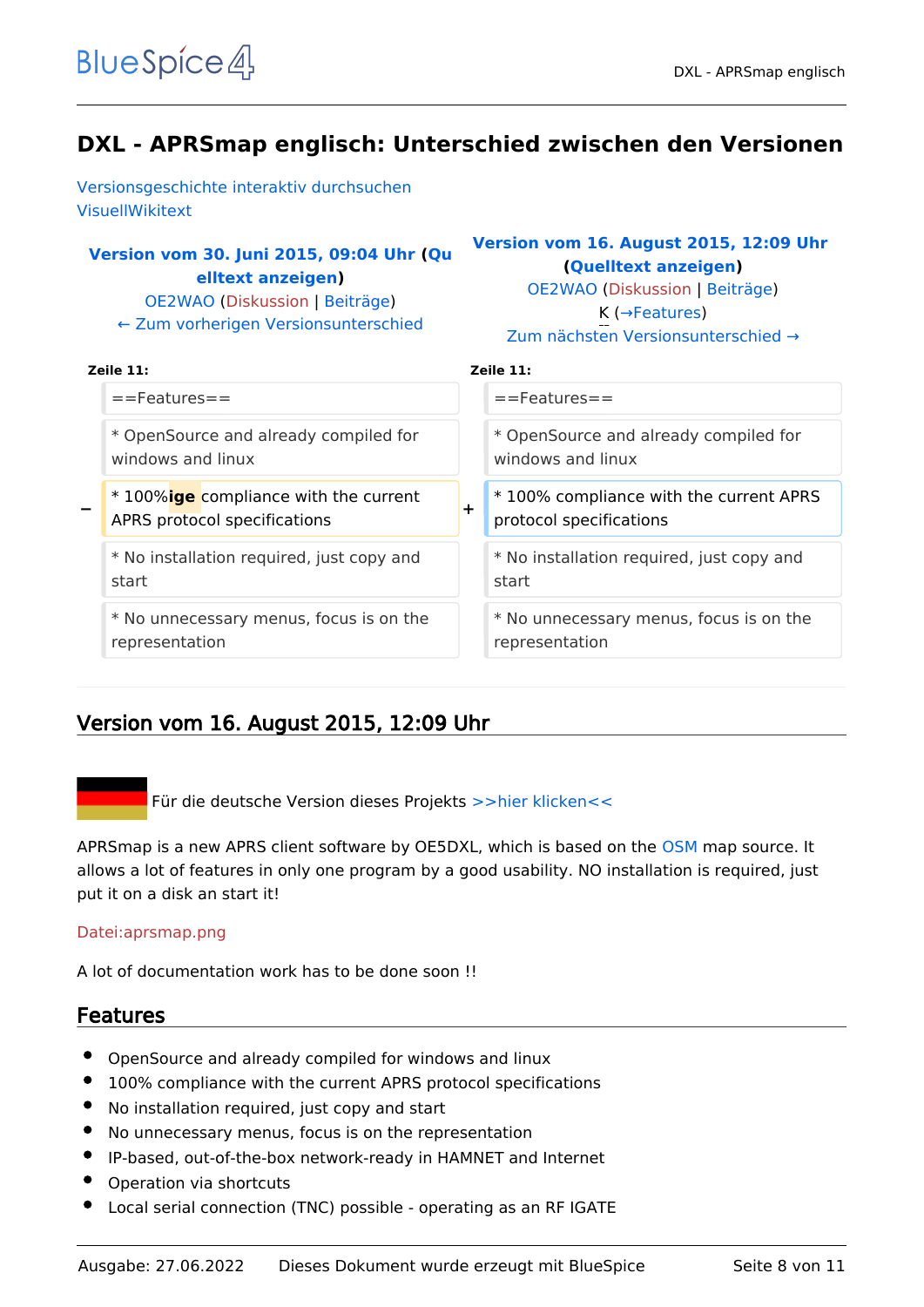- $\bullet$ Several MapSources can be used. By default, this is OSM - OpenStreetMap
- Downloading map source on demand
- Track filter for delayed / late / repeated packets "f"
- Radio propagation calculation (since v0.36) "R"
- Animation of tracks with timeline "a"
- Animation of the temperature distribution "w"
- Messaging

## **Shortcuts**

```
 : delete markers
@ reset <On Next Click> to menu mode
A Animate
B or <Backspace> go back in position history
C Center (to last clicked Pixel)
E toggle Errors only/All for stepping along a track with <>
F Junk Filter toggle on/off
H Heard (click symbol or text of igate before)
I Internal Status Listing
L toggle labels on/off
M toggle dimm not moving since 10min
O toggle Objects/Items on/off
Q Quit Program
R toggle Radio tracks on/off
S Screenshot ppm/bpm
V make Video map.y4m uncompressed in YUV4MPEG2 format
W toggle Wx temperature map (use topo or no map)
X set Marker 1 to clicked position
Y set Marker 2 and Line to Marker 1
/ zoom to Marker 1-2 Square
~ change track colour
+ Zoom in
- Zoom out
. zoom to track and show only this (clicked before)
= same as but with radio tracks
0 show all (and radio tracks off)
1,2,3,4 Zoom/Pan to stored Views
7 use osm map
9 use osm topo map
ESC close menus
Cursor up/down/left/right move map, same as click near margin
SHIFT with up/down/left/right/[zoom+]/[zoom-] in smaller steps
DEL delete selected
```
## [Download](#page-7-0)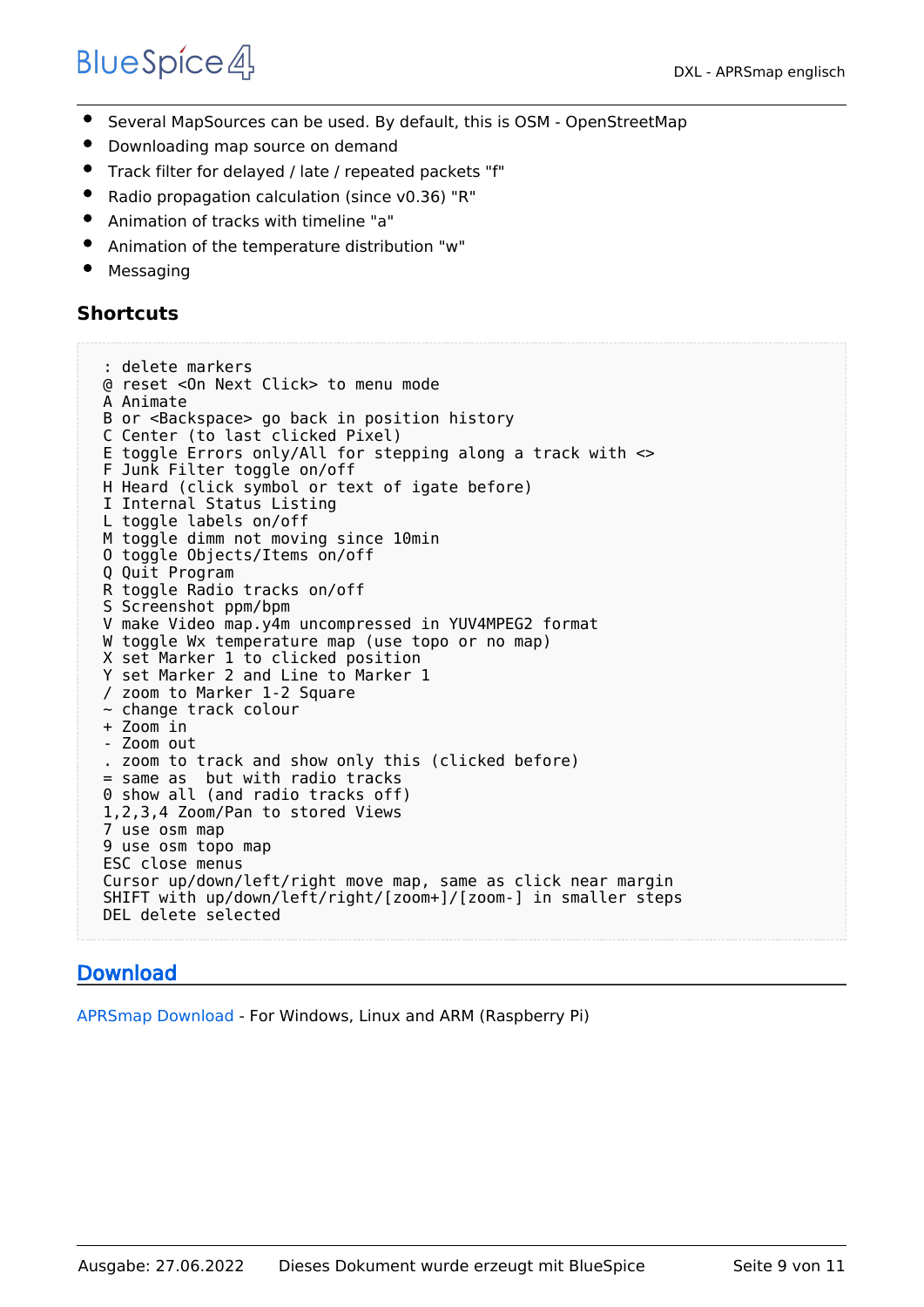<span id="page-9-0"></span>[Versionsgeschichte interaktiv durchsuchen](https://wiki.oevsv.at) [VisuellWikitext](https://wiki.oevsv.at)

## **[Version vom 30. Juni 2015, 09:04 Uhr](#page-9-0) ([Qu](#page-9-0) [elltext anzeigen\)](#page-9-0)**

[OE2WAO](#page-3-0) ([Diskussion](https://wiki.oevsv.at/w/index.php?title=Benutzer_Diskussion:OE2WAO&action=view) | [Beiträge](https://wiki.oevsv.at/wiki/Spezial:Beitr%C3%A4ge/OE2WAO)) [← Zum vorherigen Versionsunterschied](#page-9-0)

## **[Version vom 16. August 2015, 12:09 Uhr](#page-9-0) ([Quelltext anzeigen](#page-9-0))**

[OE2WAO](#page-3-0) [\(Diskussion](https://wiki.oevsv.at/w/index.php?title=Benutzer_Diskussion:OE2WAO&action=view) | [Beiträge\)](https://wiki.oevsv.at/wiki/Spezial:Beitr%C3%A4ge/OE2WAO) K (→Features) [Zum nächsten Versionsunterschied →](#page-9-0)

| $Zeile$ 11:                                                                   | Zeile 11:                                                                  |
|-------------------------------------------------------------------------------|----------------------------------------------------------------------------|
| $=$ Features $=$                                                              | $==$ Features $==$                                                         |
| * OpenSource and already compiled for                                         | * OpenSource and already compiled for                                      |
| windows and linux                                                             | windows and linux                                                          |
| * 100% <b>ige</b> compliance with the current<br>APRS protocol specifications | *100% compliance with the current APRS<br>$\pm$<br>protocol specifications |
| * No installation required, just copy and                                     | * No installation required, just copy and                                  |
| start                                                                         | start                                                                      |
| * No unnecessary menus, focus is on the                                       | * No unnecessary menus, focus is on the                                    |
| representation                                                                | representation                                                             |

## Version vom 16. August 2015, 12:09 Uhr

Für die deutsche Version dieses Projekts [>>hier klicken<<](#page-5-0)

APRSmap is a new APRS client software by OE5DXL, which is based on the [OSM](http://www.osm.org) map source. It allows a lot of features in only one program by a good usability. NO installation is required, just put it on a disk an start it!

#### [Datei:aprsmap.png](https://wiki.oevsv.at/w/index.php?title=Spezial:Hochladen&wpDestFile=aprsmap.png)

A lot of documentation work has to be done soon !!

- OpenSource and already compiled for windows and linux
- 100% compliance with the current APRS protocol specifications
- No installation required, just copy and start
- No unnecessary menus, focus is on the representation
- IP-based, out-of-the-box network-ready in HAMNET and Internet
- Operation via shortcuts
- Local serial connection (TNC) possible operating as an RF IGATE